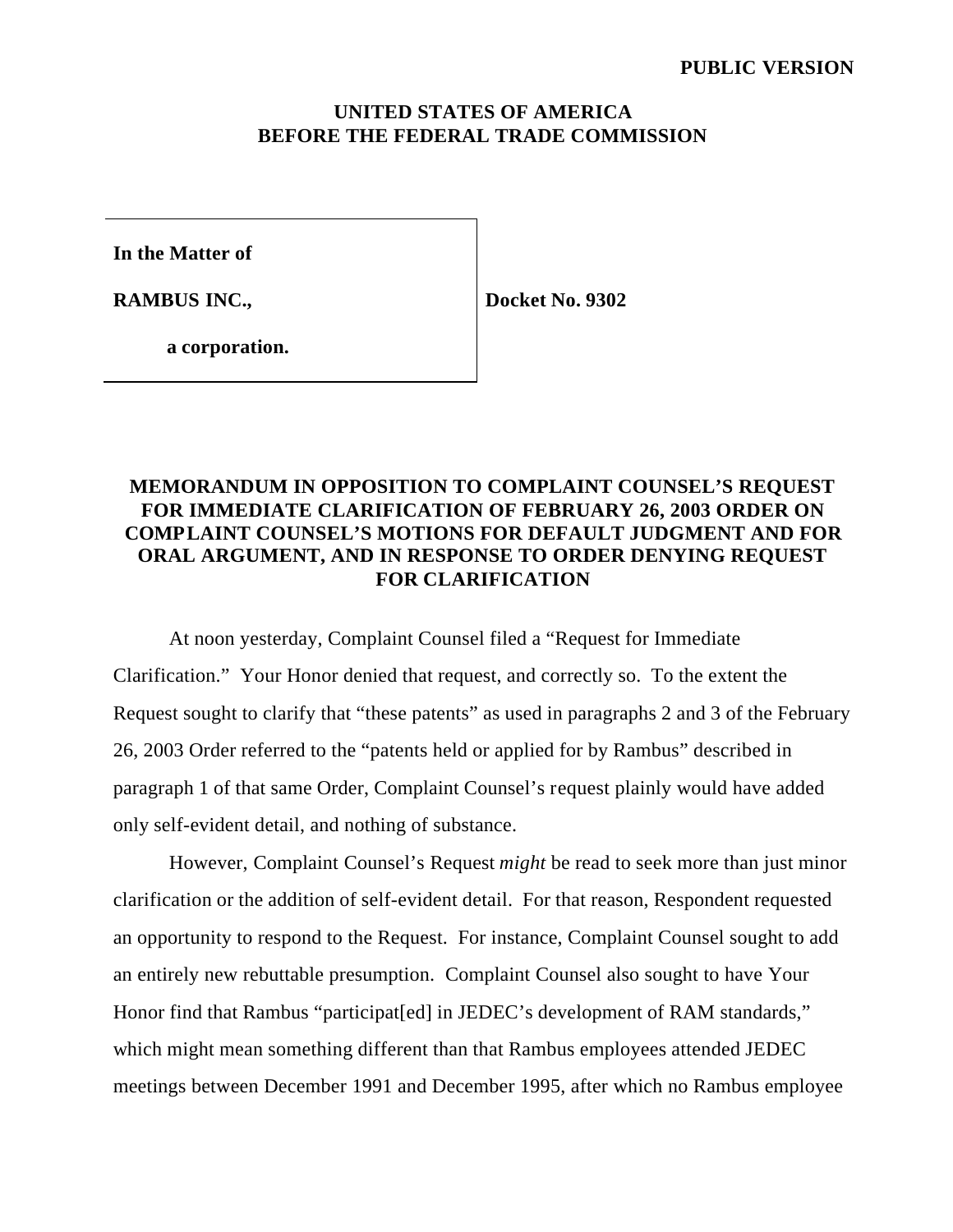attended a JEDEC meeting. And, it might have been meant to suggest that RAM meant something more than DRAM, or SDRAM. Complaint Counsel's suggested change also might have been meant – or later be argued by Complaint Counsel to have meant – that Your Honor found that Rambus actually participated in drafting standards, or in making proposals for standards, or in voting on standards that were proposed, rather than just being in attendance. If Complaint Counsel intended this, they would have been overreaching, because there is no evidence to support this, because they offered no such evidence in their original moving papers (and certainly not in their Request), and because there is absolutely no need for an evidentiary sanction with respect to what happened at JEDEC meetings, since those facts can be proven by JEDEC minutes and the recollections of numerous persons in attendance. $<sup>1</sup>$ </sup>

Although we hope they would not, Complaint Counsel might later try to argue that Your Honor implicitly granted their Request to modify the February 26 Order in these substantive ways by the inclusion, in Your Honor's February 27 Order, of the language that "if [the Request were] granted, it would only add self-evident detail."

Were Your Honor to continue hearing this matter after today, which we understand you will not, Respondent would not trouble you with this response or burden an already overburdened record with more paper; Your Honor knows what you intended in the Order. But, as we all understand, Your Honor has elected to pursue a well-earned retirement, and a new Administrative Law Judge may later be called upon to interpret your Order.

We think the February 26 Order is clear. Complaint Counsel do not. If Your Honor is simply denying the Request, then there is no issue for us to address. But, if Your Honor

 $\overline{a}$ 

<sup>1</sup> Similarly, there would be no reason for an evidentiary sanction addressing the scope of Rambus's patent claims or the extent of any duty to disclose patents to JEDEC; all of the evidence of these objective facts is available and there is no allegation that any such evidence was not preserved by Rambus.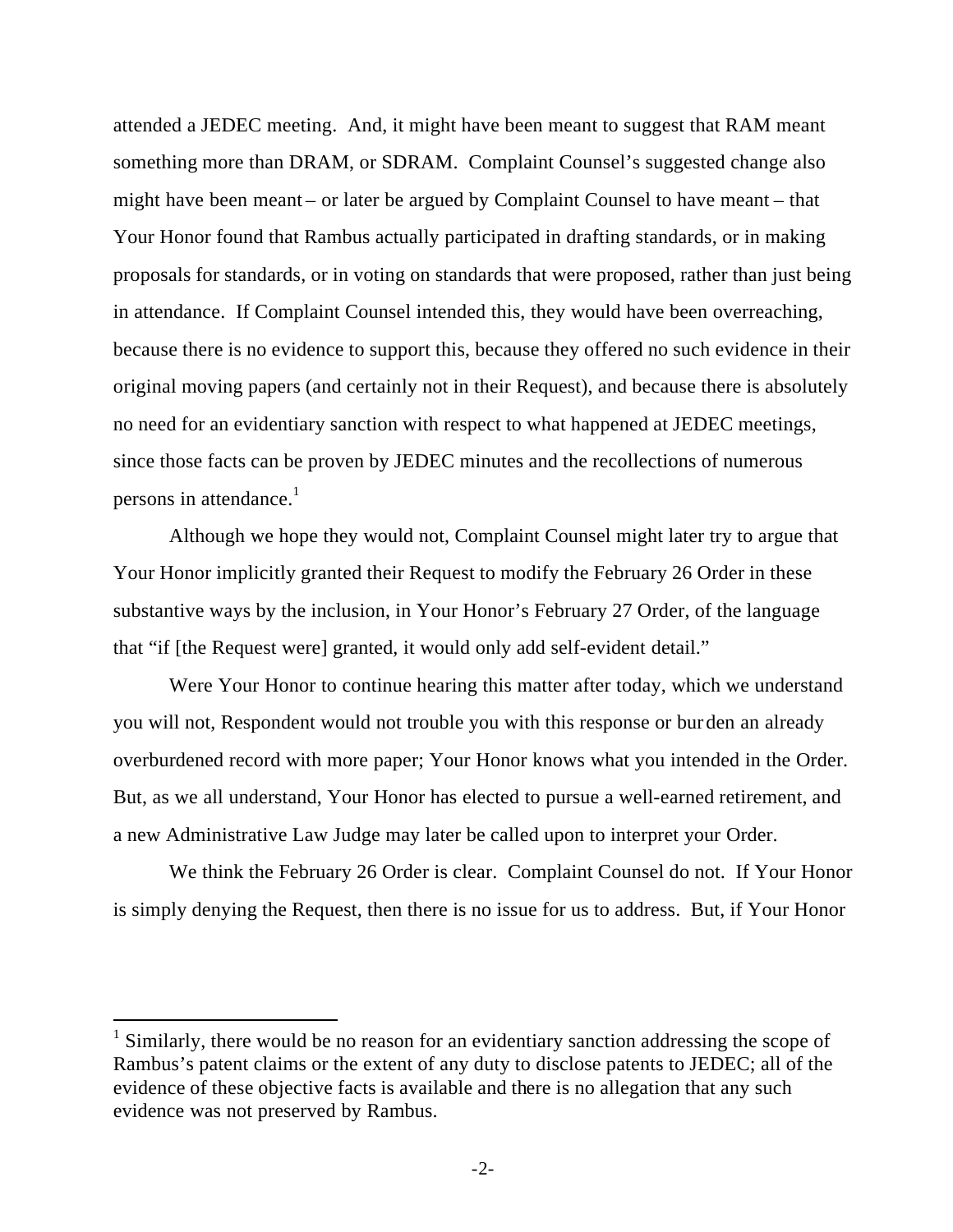means to grant any portion of the Request, then Respondent again would ask that it be allowed to respond to what Complaint Counsel have filed.

Such a response would include the points already made, and also would suggest that Complaint Counsel might be asking Your Honor, perhaps simply through less-than-careful drafting,<sup>2</sup> to modify Your Honor's conclusions in such a way as to directly contradict the recent decision of the Federal Circuit in *Rambus Inc. v. Infineon Technologies AG, et al.* (decided January 29, 2003). Surely Complaint Counsel would not have done so deliberately, at least not without being explicit that they were doing so, and we are just as certain that Your Honor would not do so without giving Respondent a chance to be heard. But, for instance, Complaint Counsel might later argue that their proposed modified presumptions should be read to provide that patent applications pending while Rambus employees were attending JEDEC meetings covered some portion of either the SDRAM or DDR-SDRAM standard. Since the Federal Circuit arrived at exactly the opposite conclusion – holding, *e.g.*, that "this court has determined that substantial evidence does not support the finding that these applications had claims that read on the SDRAM standard" – we do not believe that Your Honor would make a contrary finding, and certainly would not do so in response to a request for clarification without first allowing us to be heard.

In sum, if Your Honor intends for your Order Denying Request for Clarification of February 27, 2003, to be read as more than a denial of the Request, Respondent requests leave to respond substantively to the Request and asks that a briefing schedule be set that will accommodate this request.

 $\frac{1}{2}$  As we all know, there is wisdom in the aphorism that "haste makes waste," and perhaps Complaint Counsel's rush to file their Request and to have it ruled upon "immediately" is reflective of that point. And, candidly, Respondent worries that this Response might similarly have been too hastily prepared and that Complaint Counsel do not plan to, and would not in fact, make use of Your Honor's February 27 Order in the way that we are concerned they might.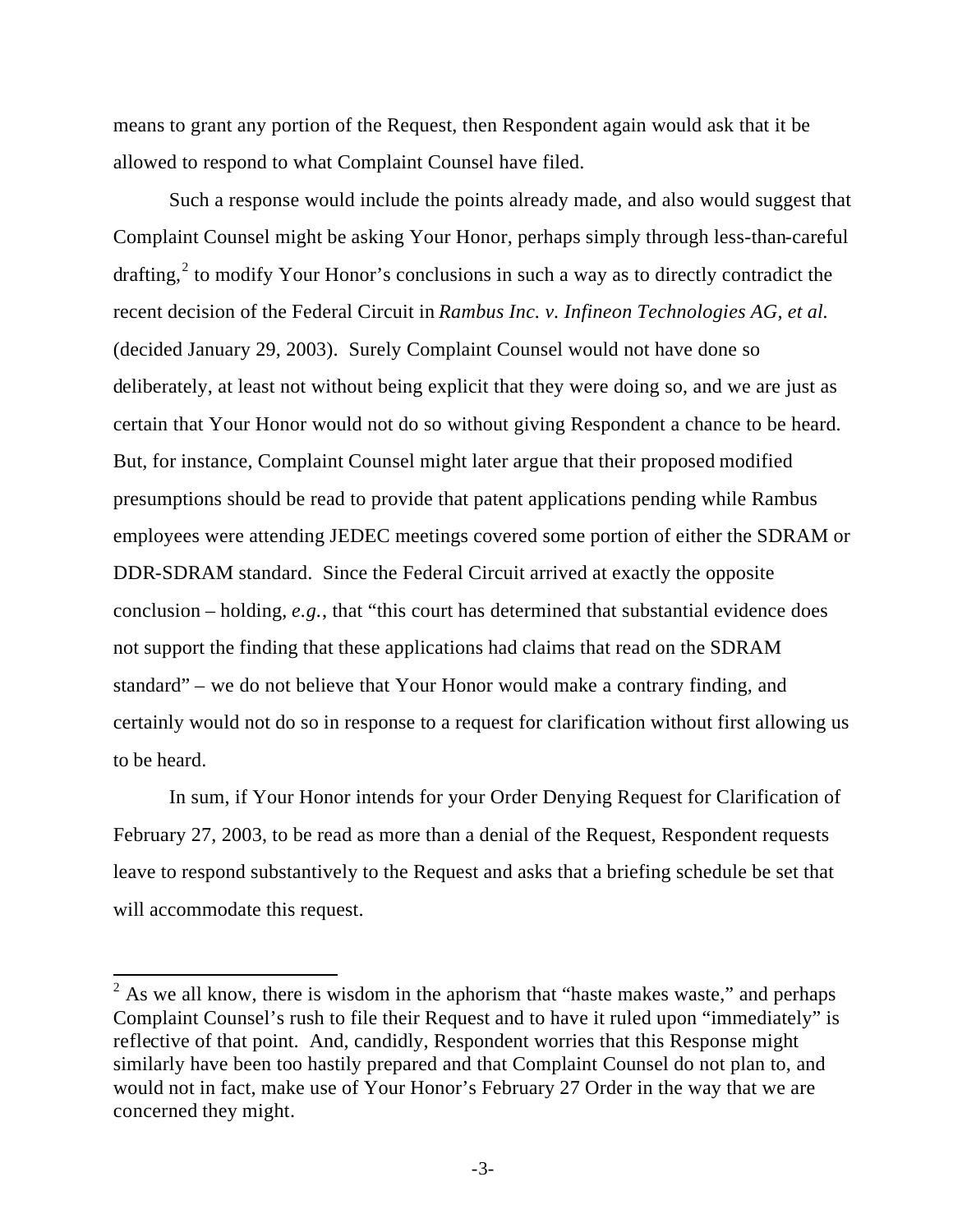$\overline{\phantom{a}}$ 

Gregory P. Stone Steven M. Perry MUNGER, TOLLES & OLSON LLP 355 South Grand Avenue, 35th Floor Los Angeles, California 90071 (213) 683-9100

A. Douglas Melamed IJay Palansky Kenneth A. Bamberger WILMER, CUTLER & PICKERING 2445 M Street, N.W. Washington, D.C. 20037 (202) 663-6000

Sean C. Cunningham John M. Guaragna Gray, Cary, Ware & Freidenrich LLP 401 "B" Street, Suite 2000 San Diego, California 92101 (619) 699-2700